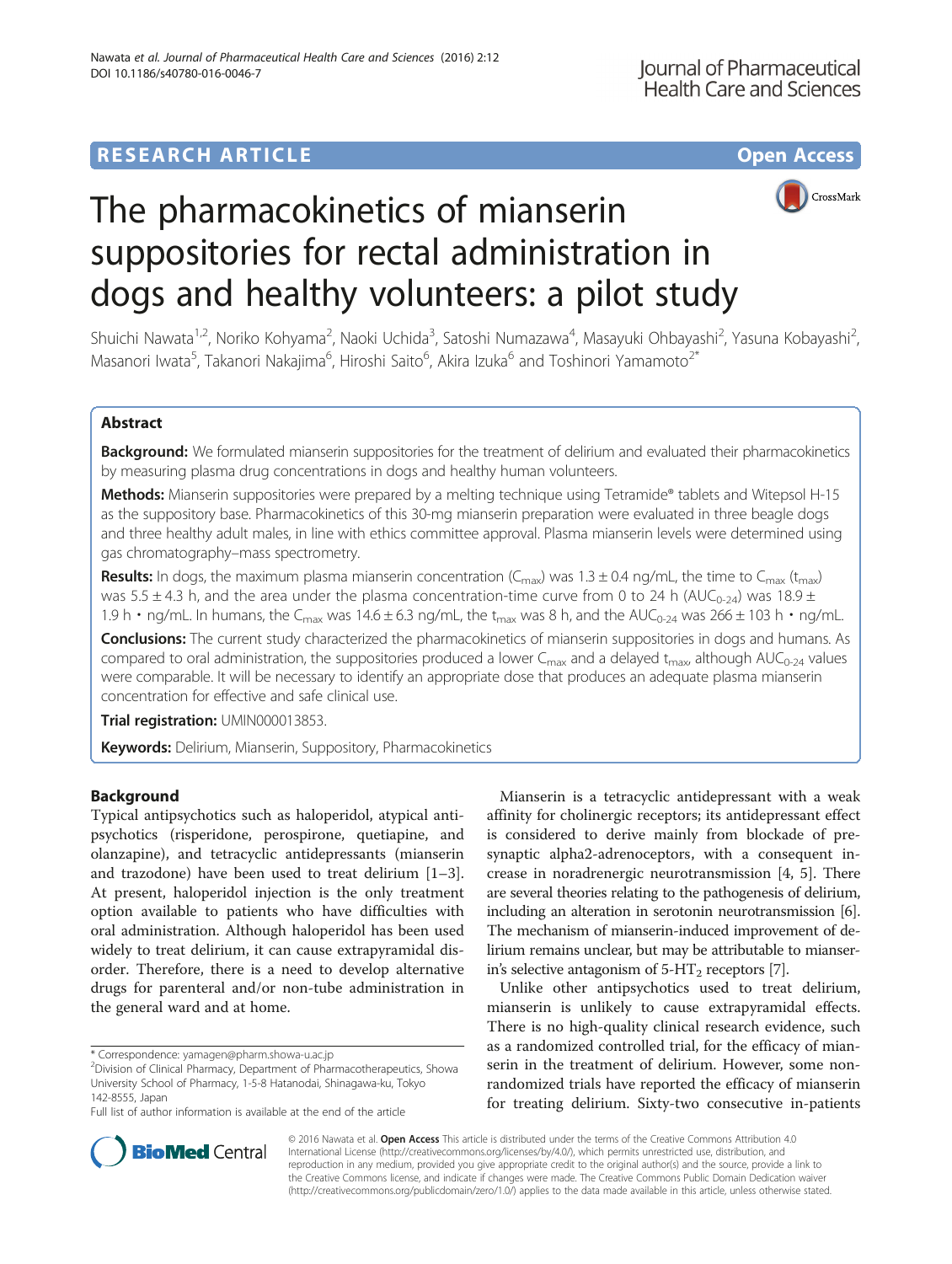with a mean age of 80.7 years who were diagnosed with delirium were orally administered 10–90 mg mianserin/ day (one administration in the evening) and assessed weekly using the Delirium Rating Scale over a 4-week study period. This study reported that mianserin was effective, particularly for the treatment of behavioral disturbances (85.5 % improvement rate) [\[8](#page-6-0)]. A separate open-label study demonstrated that 67 % of 46 patients (mean age: 63.0 years) who received 10–60 mg mianserin/day showed marked improvements [[9](#page-6-0)]; these results were similar to those observed in a positive control group administered 2–6 mg haloperidol/day in which improvements were observed in 71 % of 17 patients.

We established a formulation for mianserin suppositories, prepared using a melting method and mianserin hydrochloride tablets: Tetramide® and Witepsol H-15 (Vosco®) [[10](#page-6-0)]. H-15 was selected as the suppository base because the average drug release rate from mianserin-H15 suppositories is higher than that from mianserin-W35 or mianserin-S55 [[10\]](#page-6-0).

Rectal administration partially avoids the first pass effect, resulting in higher blood levels of drugs that are subject to extensive first pass metabolism following oral administration. A study in six healthy male subjects indicated a first-pass fraction of approximately 32 % following oral administration of mianserin hydrochloride [\[11](#page-6-0)]. Therefore, rectal administration of mianserin may result in a higher plasma drug concentration than that produced by oral administration, which may induce over-sedation. Therefore, prior to clinical application, we needed to characterize the pharmacokinetic profile of mianserin after rectal administration using a suppository.

The present study characterizes the pharmacokinetics of a mianserin suppository in an experimental animal prior to conducting a human study. Rats, rabbits, and dogs are frequently used for pharmacokinetic studies of suppositories. We selected dogs to test these human-sized suppositories. Secondly, we characterized the pharmacokinetics of mianserin after administering the rectal suppository in healthy adult volunteers. The results of this study provide information about the appropriate dose for future studies of the efficacy of mianserin suppositories in the treatment of delirium in patients who are unable to take oral medication.

## Methods

## Materials

Mianserin hydrochloride 10-mg tablets (Tetramide®) were purchased from MSD K.K. (Tokyo, Japan). Witepsol H-15 (Vosco® H-15), a hard fat suppository base, was purchased from Maruishi Pharmaceutical Co., Ltd. (Osaka, Japan). Mianserin hydrochloride standard was purchased from Sigma-Aldrich, Inc. (MO, USA). Mianserin-d3 dihydrochloride (1,2,3,4,10,14b-hexahydro2-(methyl-d3)-dibenzo[c,f]pyrazino[1,2-a]azepine hydrochloride) was purchased as an internal standard from Santa Cruz Biotechnology, Inc. (Texas, USA). Methanol (high-performance liquid chromatography [HPLC] grade), n-hexane (HPLC grade), and isoamyl alcohol were purchased from WAKO (Osaka, Japan). All other chemicals were analytical grade. Pooled human plasma was purchased from Cosmo Bio Co., Ltd. (Tokyo, Japan).

## Suppository preparation

In this study, we prepared two types of suppositories in a clean room (class 10,000) at the Pharmaceutical Department, Yokohama City University Medical Center. Mianserin tablets were ground to a powder using a pestle and mortar and sifted using a 50-μm sieve. One gram of the mianserin tablet powder contained 100 mg mianserin hydrochloride. Witepsol H-15 base was melted at 40 °C and then the powder was added and mixed by stirring. Mianserin 30 mg suppositories were composed of a 1.1 g base and 0.3 g mianserin tablet powder. The molten mixture (1.4 mL) was aspirated into plastic suppository molds (1.35 mL; Kanae Co., Ltd., Osaka, Japan) using a glass injection syringe and allowed to solidify at room temperature. The suppositories were wrapped in aluminum foil to protect them from light and stored at 4 °C until use.

#### Pharmacokinetic study in dogs

Six male beagle dogs aged 19–20 months were fasted from 6 p.m. on the day before mianserin administration to 8 h after administration. The dogs were randomized into two groups with three dogs in each group; one group received oral mianserin tablets and the other group received a rectal mianserin suppository.

Blood samples (5 mL) were collected before and 0.5, 1, 2, 4, 8, and 24 h after drug administration, transferred to tubes containing heparin sodium, inverted, and stored in an ice-cold box. Plasma was subsequently prepared and stored at −20 °C until it was analyzed.

The animal experimental procedures were conducted in accordance with the Regulations of the Ethics Review Committee for Animal Experimentation, and the Rules for the Approval of Animal Experimentation of KAC Co., Ltd. (Kyoto, Japan). The experimental protocol was approved by the animal experiment ethics committee of Showa University.

## Pharmacokinetic study in humans

This open-label, single-dose study was registered as a University Hospital Medical Information Network Clinical Trials Registry Clinical Trial (ID: UMIN000013853). The study was conducted according to the ethical principles of the Declaration of Helsinki and the Japanese Ministry of Health, Labour and Welfare. The study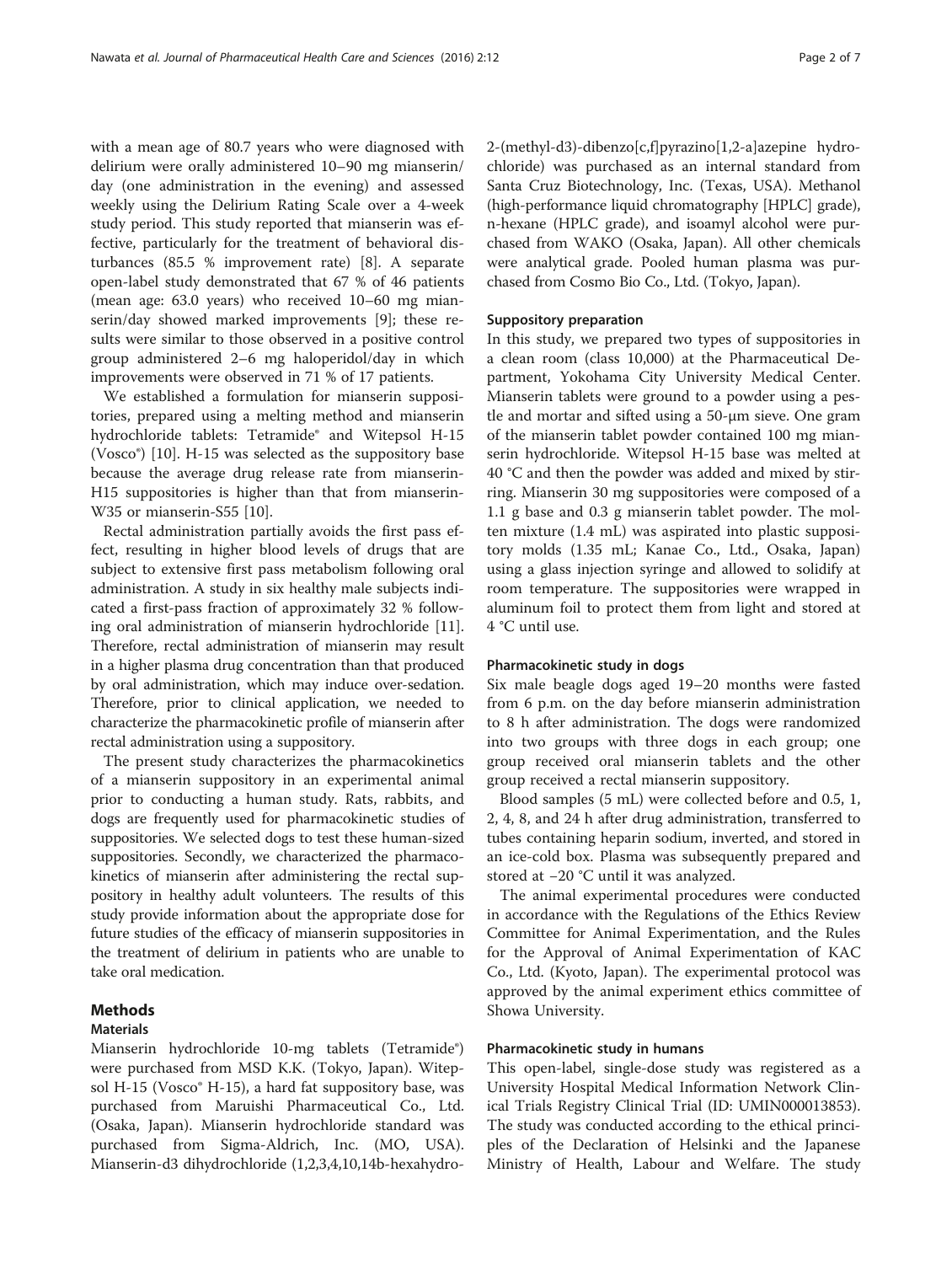protocol was approved by the ethical committees of Showa University Karasuyama Hospital (receipt no. B-2013-021). Written informed consent was obtained from the participants, who were healthy male volunteers aged between 20 and 45 that were considered competent to provide consent, able to adhere to the rules of this study, and able to report their own symptoms; all subjects were judged eligible by the investigator after several medical check-ups. Subjects were excluded from study participation if their medical history was inappropriate (for example, a history of drug abuse, alcoholism, any kind of heart, liver, kidney, lung, eye, blood diseases or digestive system disorders, etc.) or if they ingested medicines during the study. Further exclusion criteria were as follows: smoker; any drug allergy; regular use of excessive alcohol with no abstention for the study period; participation in any clinical trial within the last 3 months; and subjects deemed inadequate for enrollment by the investigators. The target sample size was three. This was the minimum number of subjects and was chosen because this study was the first pharmacokinetic analysis of rectal mianserin administration. The subjects fasted for 14 h prior to drug administration until 3 h after administration. Suppositories (30 mg) were stored at 4 °C and brought to room temperature 30 min prior to administration to each subject by a nurse at 9 a.m. Blood samples (4 mL) were collected in heparinized tubes before and 0.5, 1, 2, 4, 8, and 24 h after mianserin administration. The samples were immediately centrifuged at 3,000 rpm for 10 min at 4 °C. Plasma was transferred to another two sample tubes and immediately frozen at −30 °C.

## **Outcomes**

Primary outcomes were pharmacokinetic parameters (maximum plasma mianserin concentration  $[C_{\text{max}}]$ , time of  $C_{\text{max}}$  [t<sub>max</sub>], and area under the plasma concentration-time curve from 0 to 24 h  $[AUC_{0-24}]$ ). Secondary outcomes were self-assessment of sedation and safety profiles.

## Self-assessment of sedation

Self-assessment of sedation was conducted prior to mianserin administration and 1, 2, 4, 8, and 24 h after administration; this was carried out 5 min before blood sampling to avoid altering the assessment. A visual analog scale, based on the Bond & Lader scale [\[12](#page-6-0)] translated into Japanese [[13\]](#page-6-0), was used to evaluate subjective sedation. The questionnaire included 16 question pairs. Between the question pair (for example, "alert" at the left-hand side and "drowsy" at the right-hand side), there was a 100 mm-long ungraded horizontal line. Each subject used a vertical line (|) to indicate their own estimate of sedation. The distance along the 100-mm line from the more sedate state to the subject's mark was used for analysis. The average value from nine of 16 items was calculated as the sedation score at each time-point. The subjects were not told the items that would be measured or the direction of the measurement. New questionnaires were distributed to subjects at every time point so that they did not have access to their previous estimates.

## Safety

Safety was evaluated using the following approaches: 1) medical interview and examination prior to administration and 4 and 24 h after administration; 2) vital signs (pulse and blood pressure in the sitting position after 5 min rest) and the axillary temperature before administration and at 4 and 24 h after administration; and 3) survey of subjective symptoms before administration and at 1, 2, 4, 8, and 24 h after administration.

#### Plasma mianserin determination

The samples were transferred to the Division of Clinical Pharmacy, Department of Pharmacotherapeutics, Showa University School of Pharmacy, where the plasma mianserin concentration was determined using gas chromatography–mass spectrometry (GC-MS) [[14\]](#page-6-0).

Primary stock solutions of mianserin and mianserin-d3 dihydrochloride were prepared in methanol at a concentration of 1 mg/mL and further dilutions to the desired concentrations were made using methanol. These solutions were stored protected from light at approximately −20 °C.

After the internal standard (mianserin-d3; 50 μL of 0.2 ng/ $\mu$ L) was added to the 500- $\mu$ L sample, it was mixed with 500 μL 2 M NaOH and vortexed [\[15](#page-6-0)]. The mixture was diluted with 5 mL hexane-isoamyl alcohol (99:1) and shaken for 30 min. After centrifuging the sample at  $2000 g$  for 10 min, the upper layer was transferred to a new glass tube and evaporated under nitrogen at 40 °C. The evaporated extract was dissolved in 100 μL methanol.

A calibration curve was prepared using dog or human plasma (450 μL) containing mianserin (50 μL) to achieve concentrations of 15, 7.5, 3.75, 1.875, 0.938, 0.469, and 0.234 ng/mL. These values were plotted on the x-axis, while the y axis was used to plot the area ratio (area of the mianserin peak/area of the internal standard).

A GCMS-QP2010 Ultra system (Shimadzu, Kyoto, Japan) equipped with a Rtx-5MS column (30 m  $\times$  0.25 mmφ × 0.25 μm; Shimadzu GLC, Tokyo, Japan) was used. The initial column temperature was set at 90 °C for 1 min and then ramped at 50 °C/min to 180 °C, where it was held for 10 min; thereafter, the temperature was ramped again at 10 °C/min to 300 °C and held for 5 min. Helium with a constant flow of 1.52 mL/min and a pressure of 108.6 kPa was used as the carrier gas. A sample volume of 1 μL was injected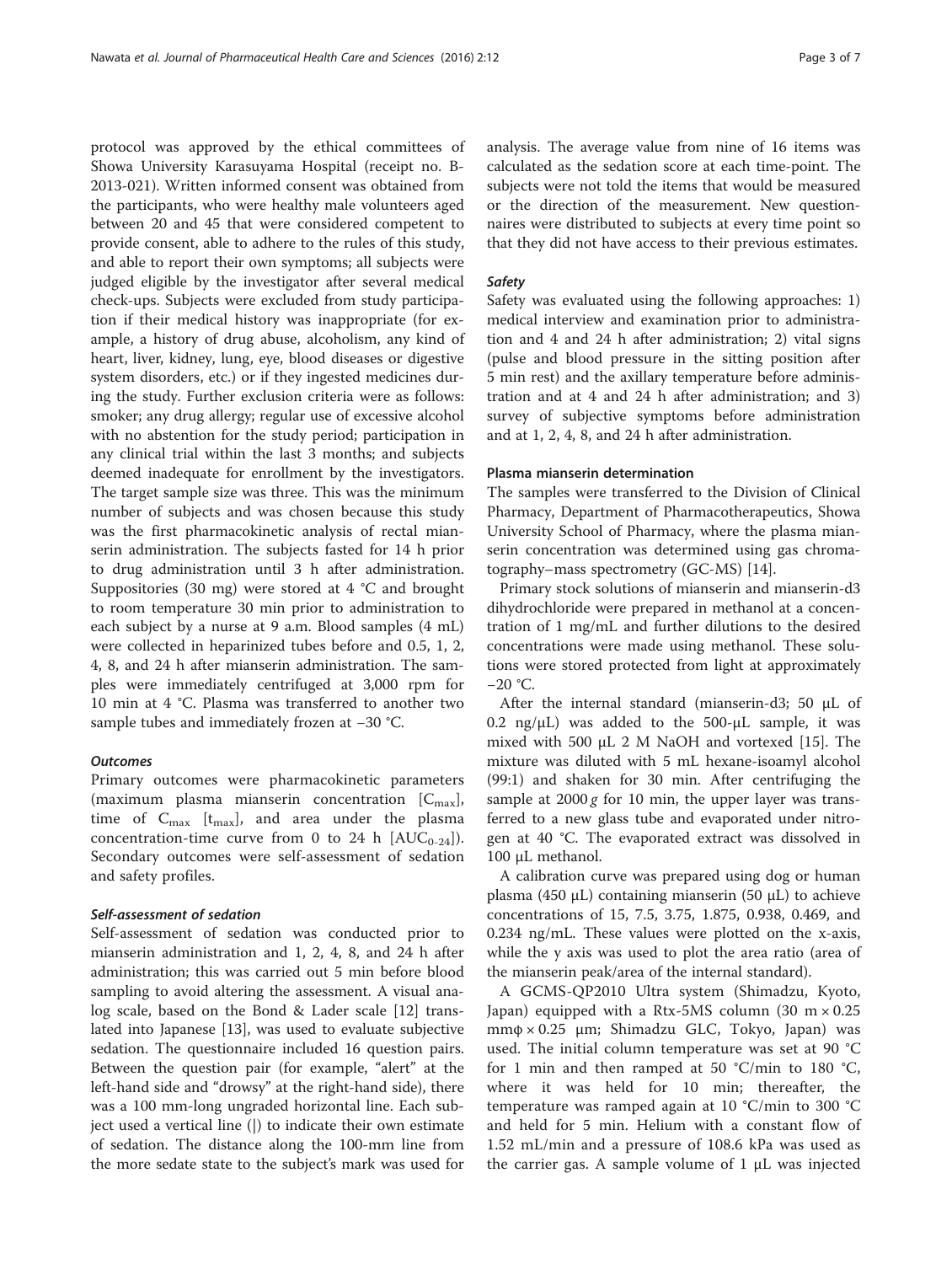<span id="page-3-0"></span>in a splitless mode, with a 1-min sampling time. MS employed an ion source temperature of 230 °C and an electron voltage of 70 eV. Selective ion monitoring mode was used with  $m/z = 264$  for mianserin and  $m/z$  $= 267$  for mianserin-d3.

Mianserin and internal standard peaks were not detected in a blank sample (plasma) or a zero concentration sample (blank sample with internal standard). At a signal/noise ratio = 3, the limit of detection was  $0.2 \text{ ng}$ / mL. The limit of quantitation was 0.234 ng/mL. The correlation coefficient of the calibration line was  $r = 0.999$ , and the mean accuracy was 7 %.

## Data analysis

The  $C_{\text{max}}$  and  $t_{\text{max}}$  were obtained by inspection of the plasma concentration-time curve. The trapezoidal method was used to calculate  $AUC_{0-24}$ . The AUC from time zero to infinity  $(AUC_{\infty})$  was calculated as the sum of  $AUC_{0-24}$  plus the ratio of the last measurable concentration to the elimination rate constant (ke). Because data from the elimination phase were insufficient to estimate ke, we used the reported ke value (0.039, calculated by dividing 0.693 by 18 h, which is half the time reported in the Tetramide® insert). According to the principles of pharmacokinetics, ke values do not depend on the route of administration.

To estimate the pharmacokinetic parameters of mianserin after administration by suppository, the 1 compartment model with first-order absorption equation (1) was fitted using a nonlinear least-squares regression analysis, which was conducted using the MULTI program [\[16\]](#page-6-0):

$$
C(t) = D \cdot ka \cdot F/Vd/(ka \cdot ke)
$$
  
 
$$
\times \{ \exp(\cdot ke \cdot t) \cdot \exp(\cdot ka \cdot t) \}
$$
 (1)

where C represents the plasma mianserin levels, t represents time, D represents the dose, ka is the absorption rate constant, F is the bioavailability, Vd is the volume of distribution, and ke is the elimination rate constant. For these calculations, we fixed ke according to the reported value (0.039).

We used the obtained parameters and equation (1) to simulate the time-dependent changes in mianserin levels following mianserin suppository administration. The target plasma mianserin levels were 20–40 ng/mL and 60– 80 ng/mL. The former is the steady state level achieved by daily oral administration of 30 mg Tetramide® tablets to healthy adults. The latter was set in reference to previous studies of plasma mianserin levels 11–13 h after once-a-day oral mianserin administration and the effect of mianserin on delirium [[9, 17\]](#page-6-0).

## Results

### Dog pharmacokinetics

The plasma concentration-time profiles after administration of 30 mg mianserin by rectal suppository and oral tablet are shown in Fig. [1](#page-4-0). After oral administration, the plasma mianserin level reached  $C_{\text{max}}$  at 30 min and then rapidly decreased. By 24 h after oral administration, the plasma mianserin level was below the lower limitation of quantitation. Plasma concentrations after rectal administration were lower than those observed after oral administration and these remained at 1 ng/mL for 8 h. By 24 h after rectal administration, the plasma mianserin concentration was  $0.42 \pm 0.07$  ng/mL, higher than that observed after oral administration. The dog pharmacokinetic parameters are summarized in Table [1](#page-4-0). Rectal administration resulted in a delayed  $t_{\text{max}}$ , a lower  $C_{\text{max}}$ , and an  $AUC_{0-24}$ value that was 70 % of that observed following oral administration.

#### Human pharmacokinetics

Three healthy male Japanese subjects with a mean age of 24.7 years (range: 23–26 years), a mean height (± standard deviation [SD]) of  $177.3 \pm 5.9$  cm, and a mean weight of  $72.1 \pm 7.1$  kg completed this study. Their mean ( $\pm$  SD) plasma mianserin concentration-time profiles after administration of a rectal suppository are shown in Fig. [2](#page-5-0), indicating that absorption of mianserin commenced immediately after rectal administration of the suppository and then slowly increased over time. Consistent with the dog data, the  $t_{\text{max}}$  was delayed, the  $C_{\text{max}}$  was lower, and the  $AUC_{0-24}$  was 79 % of that estimated from the available human oral data (Table [2](#page-5-0)). The estimated AUC<sup>∞</sup> value after administration of a rectal suppository was 124 % of the AUC<sup>∞</sup> value reported in the package insert for oral administration (Table [2\)](#page-5-0).

The estimated values of ka and Vd/F were  $0.146 \pm$ 0.052 1/h (mean  $\pm$  SD,  $n = 3$ ) and 1395  $\pm$  497 L, respectively. The fitted curve and observed mianserin levels are shown in Fig. [2](#page-5-0). Using the reported ke value and parameters estimated in this study, we simulated the mianserin time profiles after daily administration for 4 days (Fig. [3](#page-5-0)). The schedule of 30 mg daily achieved a level of 17– 25 ng/mL. A twice-daily dosage of 30 mg was necessary to obtain plasma mianserin levels of 40–45 ng/mL. A twice-daily dosage of 60 mg was predicted to result in plasma mianserin levels of 80–90 ng/mL.

Sedation scores (mean  $\pm$  SD,  $n = 3$ ) at 30 min, 1, 2, 4, 8, and 24 h after drug administration were  $53.7 \pm 1$ 3.8 mm,  $56.7 \pm 7.4$  mm,  $57.3 \pm 7.0$  mm,  $59 \pm 6.6$  mm,  $55$ ± 5.6 mm, and 48.7 ± 4.2 mm, respectively; these did not differ significantly from those recorded prior to drug administration  $(51 \pm 3.6 \text{ mm})$ ; repeated-measures ANOVA).

One of the study subjects reported adverse events associated with administration of mianserin. He complained of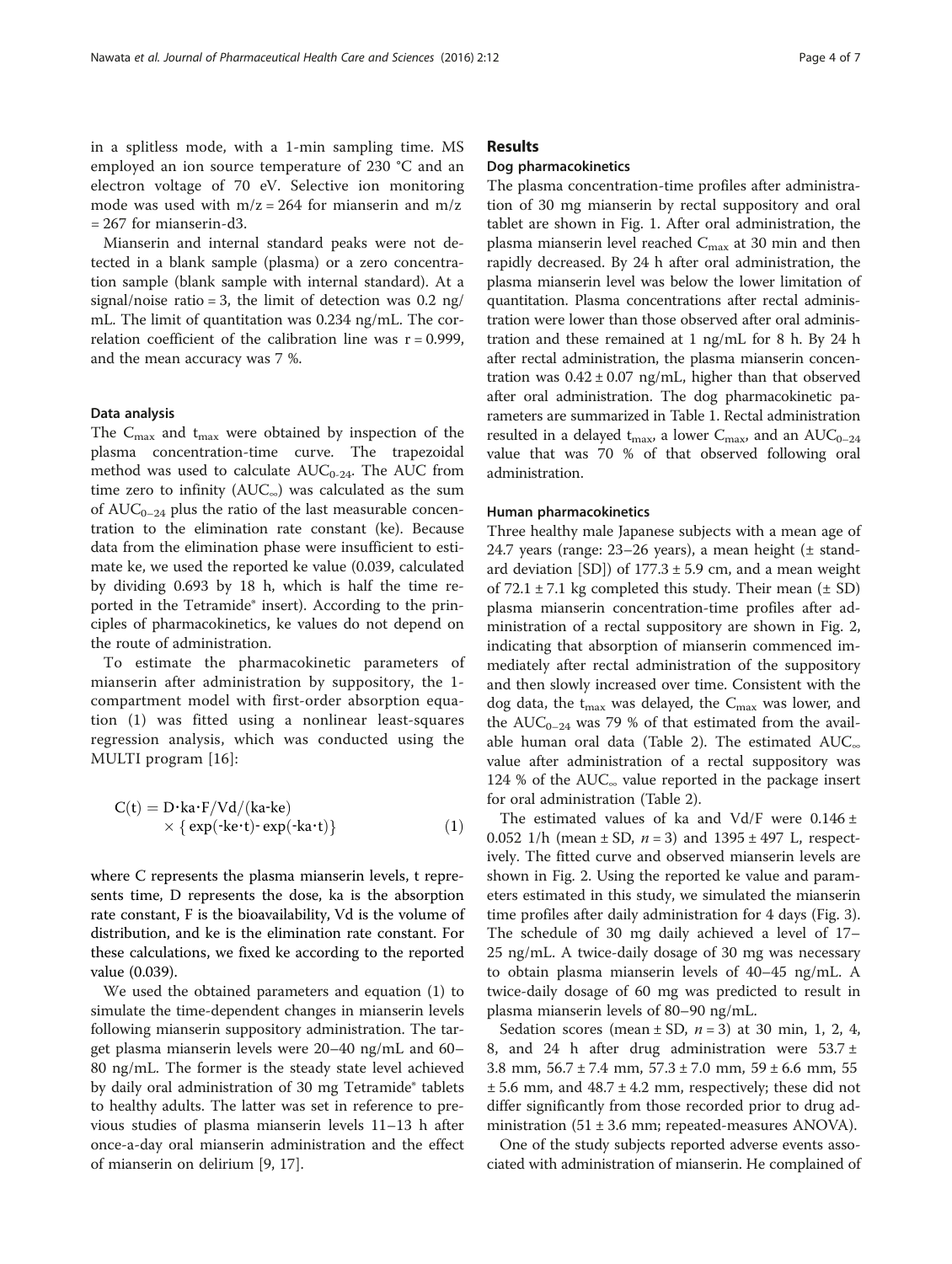<span id="page-4-0"></span>

an unpleasant mood, followed by a transiently disturbed consciousness during lunch (4 h after administration) and supper (8 h after administration). His pulse and blood pressure decreased and he recovered after bed rest. A medical examination 24 h after administration found that all of his vital signs were normal and he did not report any subjective symptoms.

## **Discussion**

To characterize mianserin suppository pharmacokinetics, we conducted this pilot study of a single rectal administration of a mianserin (30 mg) suppository in dogs and healthy adult volunteers. The study showed that blood mianserin concentrations increased more slowly following rectal administration than after oral administration.

This is the first study, to our knowledge, to provide pharmacokinetic data relating to mianserin in dogs. The values of  $t_{\text{max}}$ ,  $C_{\text{max}}$ , and  $AUC_{0-24}$  following oral administration to dogs were 25, 21, and 8 % of the corresponding human values, respectively (Tables 1 and [2](#page-5-0)).

The dose of mianserin employed in our subsequent human study was determined by extrapolating the ratio of rectal to oral exposure observed in the dog study and considering this in the context of previous oral studies in humans. The efficacy of 10–90 mg mianserin/day had been previously reported in the context of delirium. An open-label clinical trial on aged patients with delirium demonstrated that 49/62 patients (85.5 %) were judged

responders; doses of ≤ 30 mg mianserin were also effective in 85.7 % of these responders [\[8\]](#page-6-0). A separate open-label study on aged patients showed an effect of mianserin on delirium [[7](#page-6-0)]. After an initial dose and titration period, administration of 25–27 mg mianserin/day improved delirium symptoms in 24/26 (92 %) of these patients. Nakamura et al. also reported that an average dose of 25– 27 mg mianserin/day was effective in 85 % of 46 cases [[9](#page-6-0)]. Therefore, we selected a rectal mianserin dose of 30 mg for this study.

In humans, the plasma mianserin concentration also increased slowly after rectal administration and while the mean  $t_{\text{max}}$  was markedly delayed, the AUC<sub>0-24</sub> was 80 % of that observed after oral administration. The dog and human pharmacokinetic profiles of mianserin suppositories were therefore similar; both showed slower and more sustained drug release, with a markedly delayed  $t_{\text{max}}$ , a higher concentration 24 h after administration, and comparable  $AUC_{0-24}$  values, as compared with oral mianserin.

The sedative effect of mianserin, which reflects its antagonist activities at histamine  $H_1$  receptors and alpha1adrenoceptors, was subjectively evaluated as a secondary outcome following administration of mianserin suppositories. In general, the lower  $C_{\text{max}}$  observed following rectal (as compared to oral) administration and the small number of subjects meant that we did not observe significant sedative effects in the present study. In one

Table 1 Pharmacokinetics of mianserin after a single administration to beagle dogs

|                                         | $t_{\rm max}$ (h) | $C_{\text{max}}$ (ng/mL) | $AUC_{0-24}$ (h • ng/mL) | $AUC_{\infty}$ (h • ng/mL) |  |  |
|-----------------------------------------|-------------------|--------------------------|--------------------------|----------------------------|--|--|
| Suppository (30 mg)                     | $5.5 \pm 4.3$     | $3 + 0.4$                | $18.9 + 1.9$             | $29.5 \pm 3.3$             |  |  |
| Oral tablets $(3 \times 10 \text{ mg})$ |                   | $8.6 + 3.7$              | $27.0 \pm 8.6$           | $23.8 + 7.7$               |  |  |

Mean  $\pm$  SD,  $n = 3$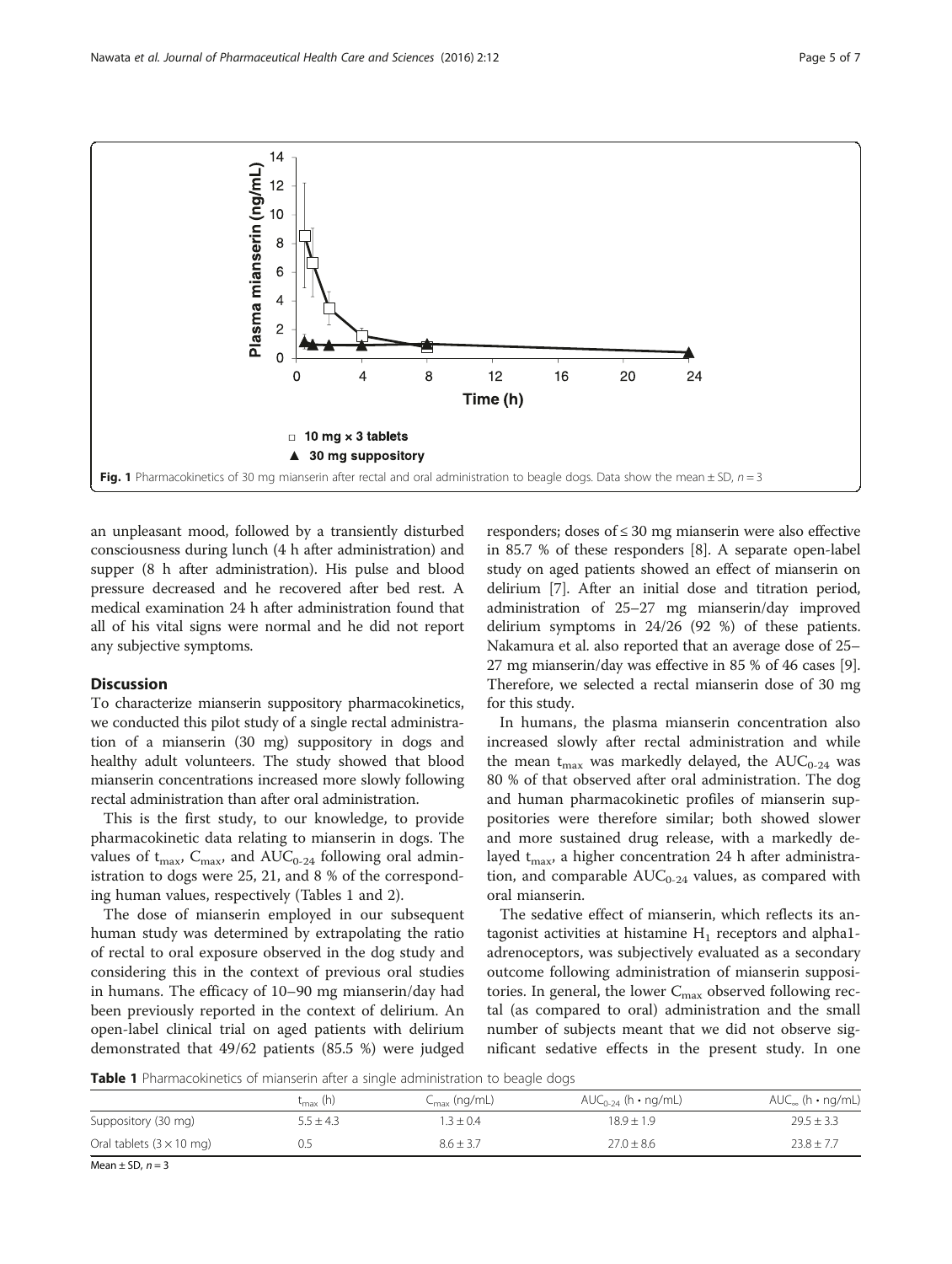subject, sedation scores were higher 30 min after administration than at baseline, with drowsiness reaching a maximum value (100 mm) 2 h after administration. This subject had a mianserin level that was three-fold higher than that of the other two subjects at this time-point; this is likely to have contributed to this sedative effect. Furthermore, this subject fainted 4 h and 8 h after administration when his mianserin levels were 10 ng/mL and 21.9 ng/mL, respectively; these levels were two-fold higher than those of the other subjects and approached 50 % of the  $C_{\rm max}$  reported after oral administration of 30 mg mianserin (45.2 ng/mL; Tetramide® insert). No rapid increase in the plasma mianserin level was observed, suggesting that this did not cause the adverse events. Nevertheless, attention needs to be paid to side effects in order to ensure the safe use of mianserin suppositories.

We found that plasma concentrations of mianserin 24 h after rectal administration were still high, and the mianserin suppository AUC<sup>∞</sup> was comparable to that observed following oral administration, despite the lower  $C_{\text{max}}$ . Therefore, it is possible that the plasma level at steady-state will be much higher than that after a single

Table 2 Pharmacokinetics of mianserin after a single administration to healthy male subjects

|                      | $t_{\rm max}$ (h) | $C_{\rm max}$ (ng/mL) | $AUC_{0-24}$ (h • ng/mL) | $AUC_{\infty}$ (h • ng/mL)      |
|----------------------|-------------------|-----------------------|--------------------------|---------------------------------|
| Suppository (30 mg)  | oa)               | $14.6 + 6.3^{a}$      | $266 + 103^{a}$          | $541.8 \pm 189.4$ <sup>a)</sup> |
| Oral tablets (30 mg) | $2.0 + 0.1^{b}$   | $40.7 + 2.6^{b}$      | $338.5^{\circ}$          | $435.4 + 35.3^{b}$              |

a) The present study data, expressed as mean  $\pm$  SD,  $n = 3$ 

b) Data derived from the package insert of Tetramide® Tablets

c) Values estimated from the plasma concentration profile in the Tetramide® Tablet package insert

<span id="page-5-0"></span>Plasma mianserin (ng/mL)  $\overline{0}$  $\overline{0}$  $12$  $24$ 36 48 60 72 84 96 Time (h) Fig. 2 Pharmacokinetics of 30 mg mianserin after rectal administration in healthy adult males. Closed squares represent the data from healthy adult males receiving 30 mg mianserin by rectal administration. Data show the mean  $\pm$  SD,  $n = 3$ . The solid line represents the curve fitted according to the 1-compartment model with first-order absorption equation ([1\)](#page-3-0). In order to estimate ka and Vd, mianserin pharmacokinetic data after rectal administration were fitted to

equation [\(1](#page-3-0)) by nonlinear least-squares regression analysis with a fixed ke value. The estimated values of ka and Vd/F were 0.146  $\pm$ 0.052 1/h (mean  $\pm$  SD,  $n = 3$ ) and 1395  $\pm$  497 L, respectively

25 20

15

 $10$ 

5